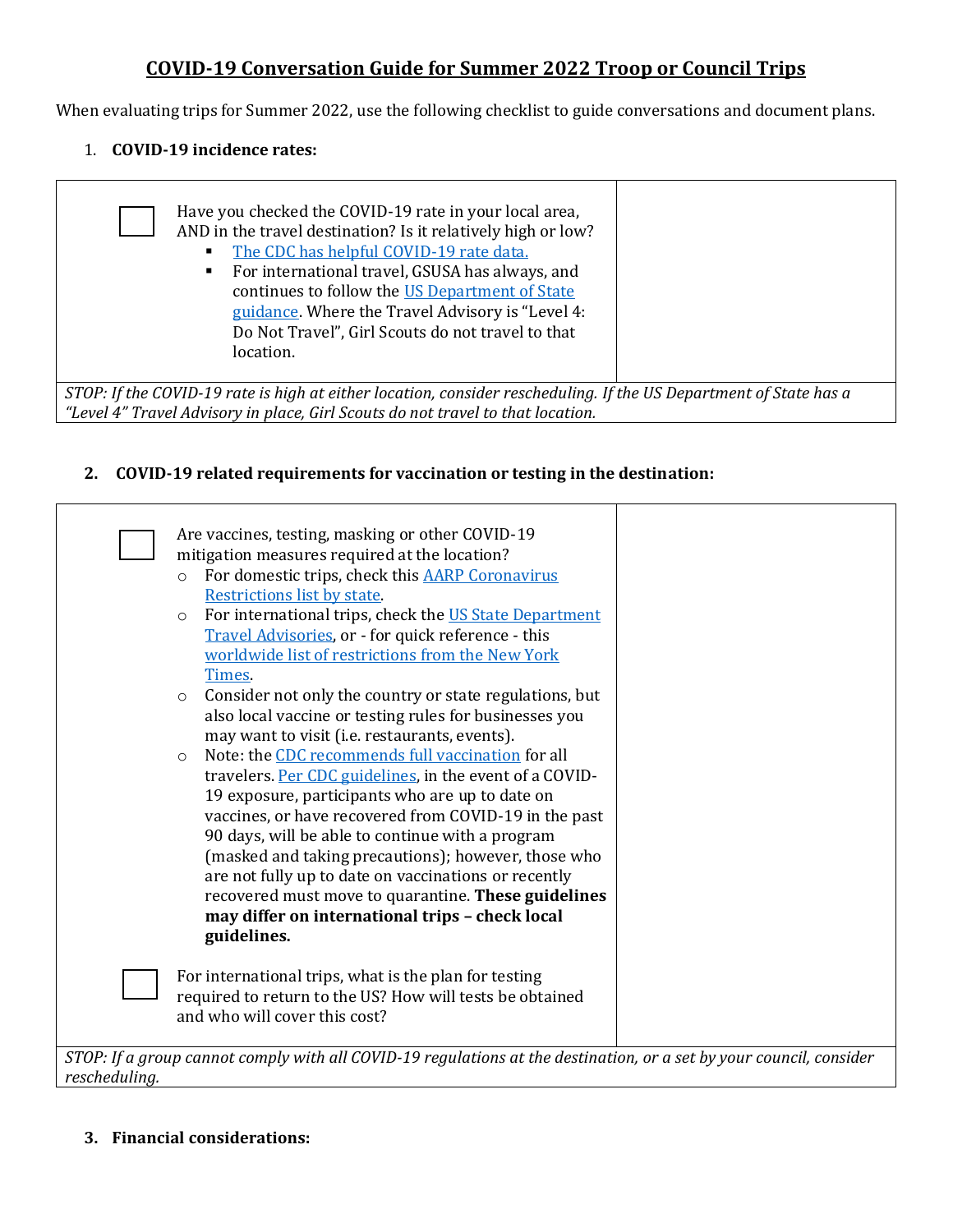|                                                                                                      | What is the deadline for final payments to be made,<br>and have you worked with vendors to push payment<br>deadlines as far out as possible?                                                                                                                 |  |  |  |
|------------------------------------------------------------------------------------------------------|--------------------------------------------------------------------------------------------------------------------------------------------------------------------------------------------------------------------------------------------------------------|--|--|--|
|                                                                                                      | What is the cancellation policy of the<br>hotel/accommodation? Best to find 24/hour<br>cancellation policy locations, when possible.                                                                                                                         |  |  |  |
|                                                                                                      | Is the airline offering full refunds or just changeable<br>tickets? Can the troop afford to purchase refundable<br>tickets?                                                                                                                                  |  |  |  |
|                                                                                                      | Do all travelers understand the financial implications if<br>the entire trip is postponed or cancelled at the last<br>minute, or if an individual participant(s) must cancel at<br>the last minute? Exactly how much money would each<br>person lose?        |  |  |  |
|                                                                                                      | If a participant must leave the trip early due to an<br>exposure and necessary quarantine, will any of the<br>activities be refundable? Has this been communicated<br>to parent/guardians?                                                                   |  |  |  |
|                                                                                                      | What is the plan for accommodations/hotel if any<br>members of the group have to isolate for illness or<br>quarantine during the trip, or after the planned last<br>day of the trip? How will this be paid for, if needed?<br>(see #5 for more information). |  |  |  |
| STOP: If a group is not able to make a viable plan for these financial risks, consider rescheduling. |                                                                                                                                                                                                                                                              |  |  |  |

# **4. Activity considerations and trip logistics:**

|                                                                                                                       | Is the trip primarily outdoor or indoor?                                                                                                |  |  |  |
|-----------------------------------------------------------------------------------------------------------------------|-----------------------------------------------------------------------------------------------------------------------------------------|--|--|--|
|                                                                                                                       | Is it possible to socially-distance from those outside<br>the group, or will the group be visiting mostly<br>crowded, indoor locations? |  |  |  |
|                                                                                                                       | What are the sleeping, transportation, and eating<br>arrangements?                                                                      |  |  |  |
| STOP: If a trip does not meet any particular requirements set by your council for these areas, consider rescheduling. |                                                                                                                                         |  |  |  |

## **5. Illness, exposure, and quarantine considerations:**